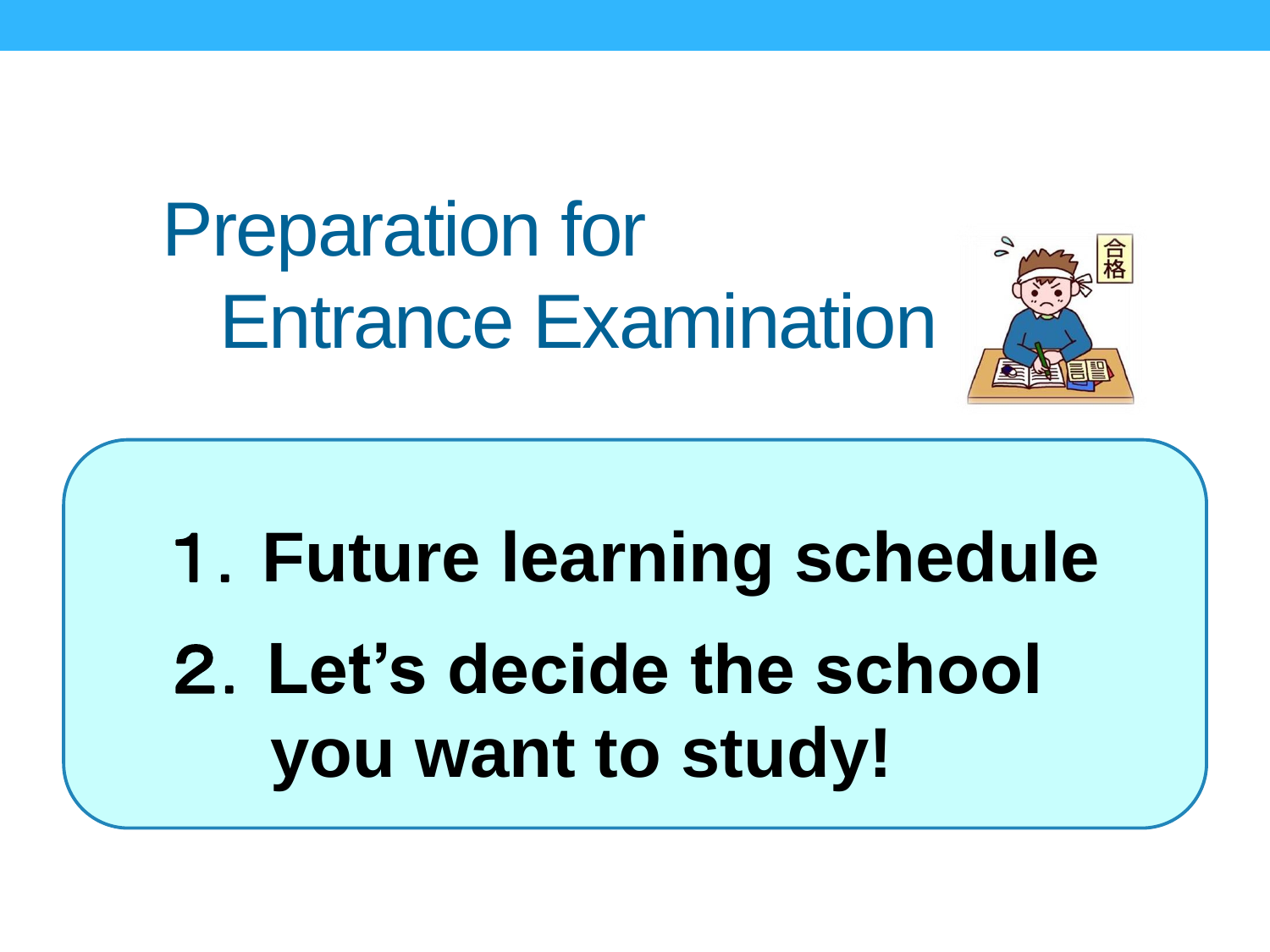### ~**For 9th grader in Japanese junior high school**~ 1.**Schedules for future exam.**

#### **July**

First survey about future perspectives



•Do you like to attend high school or find employment? •Do you like to go to a Tokyo Metropolitan high school? •Do you like to go to a private school? •Do you wish to attend a particular high school?

Academic performance of 1st Semester

•Academic records of the 1st semester are crucial<sup>1</sup>





Summer Vacation ・First half, latter half: School curriculum follow-up ・Visit a high school and experience lessons first. ◎But no plans this year for covid-19

•Visiting a high school during summer holidays.

•Which is your first choice of high school?

•Study plans for summer vacation.

Let's study hard during the summer vacation!

Summer vacation is the most important time for your studies!

Japanese/Math/English Attend tutorial support class, if you can.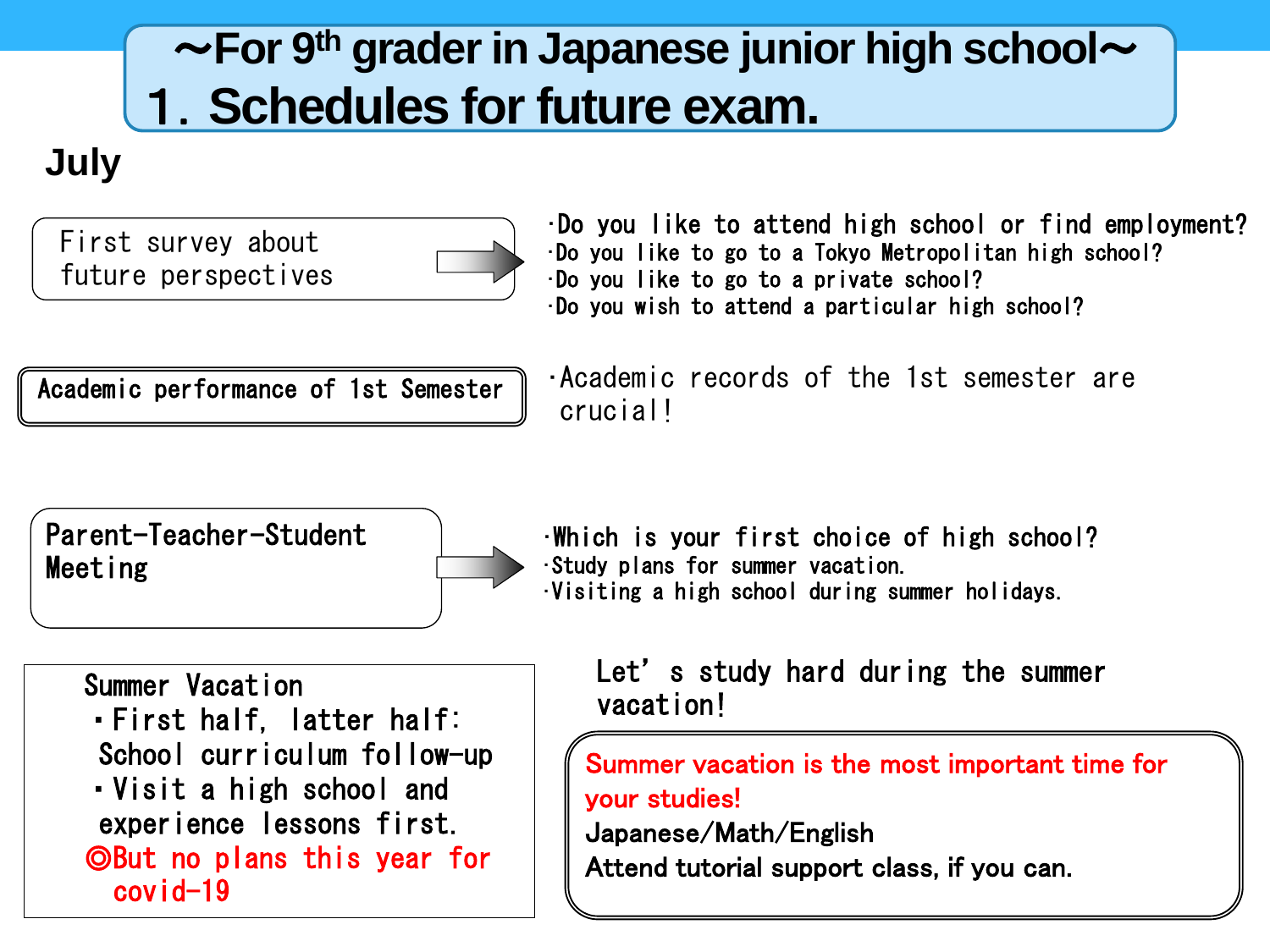

Parent-Teacher-Student Meeting

Final Examinations

Which High Schools will you apply for?

・Would you like a recommendation to attend a private, or a Tokyo Metropolitan high school?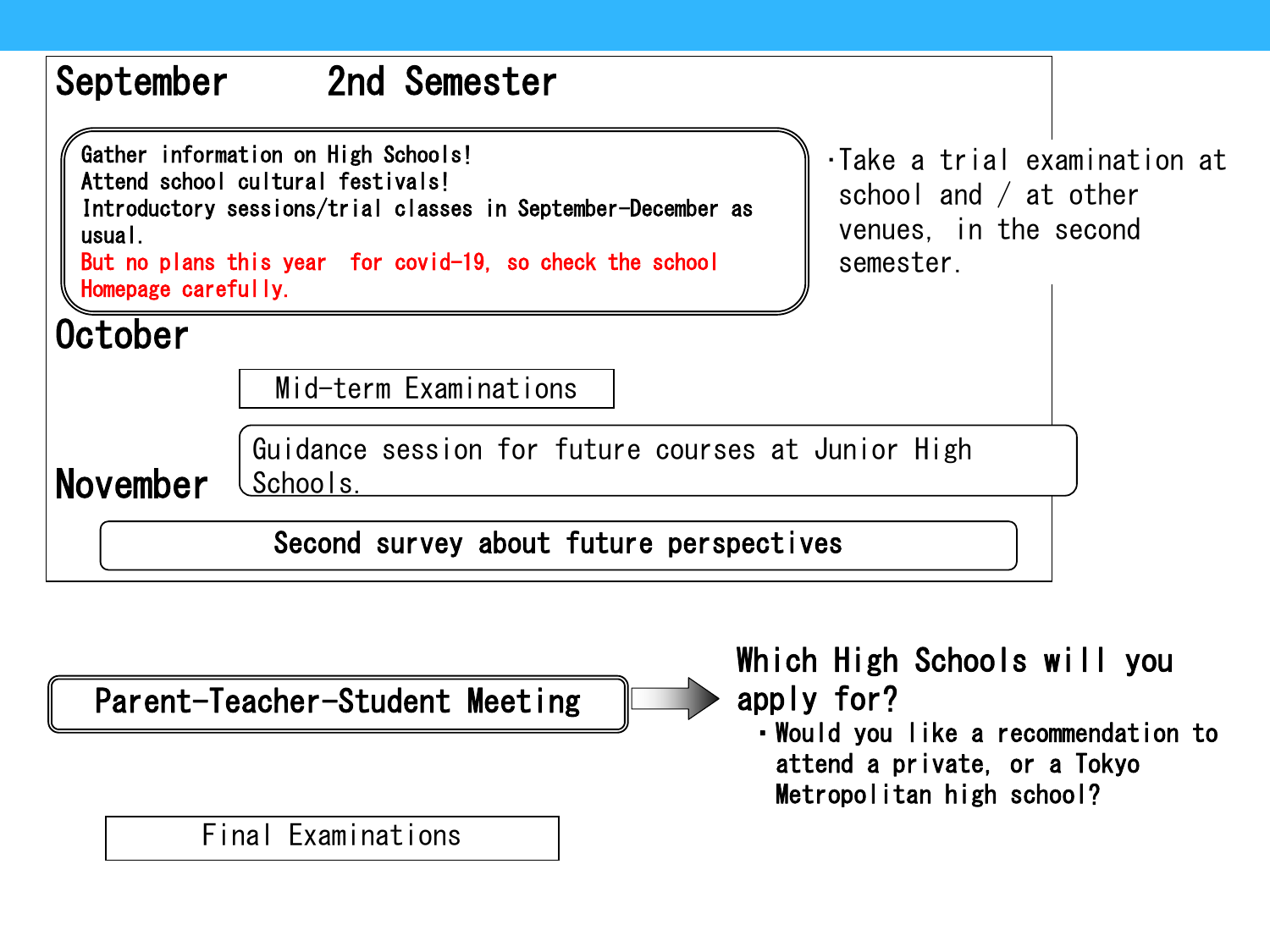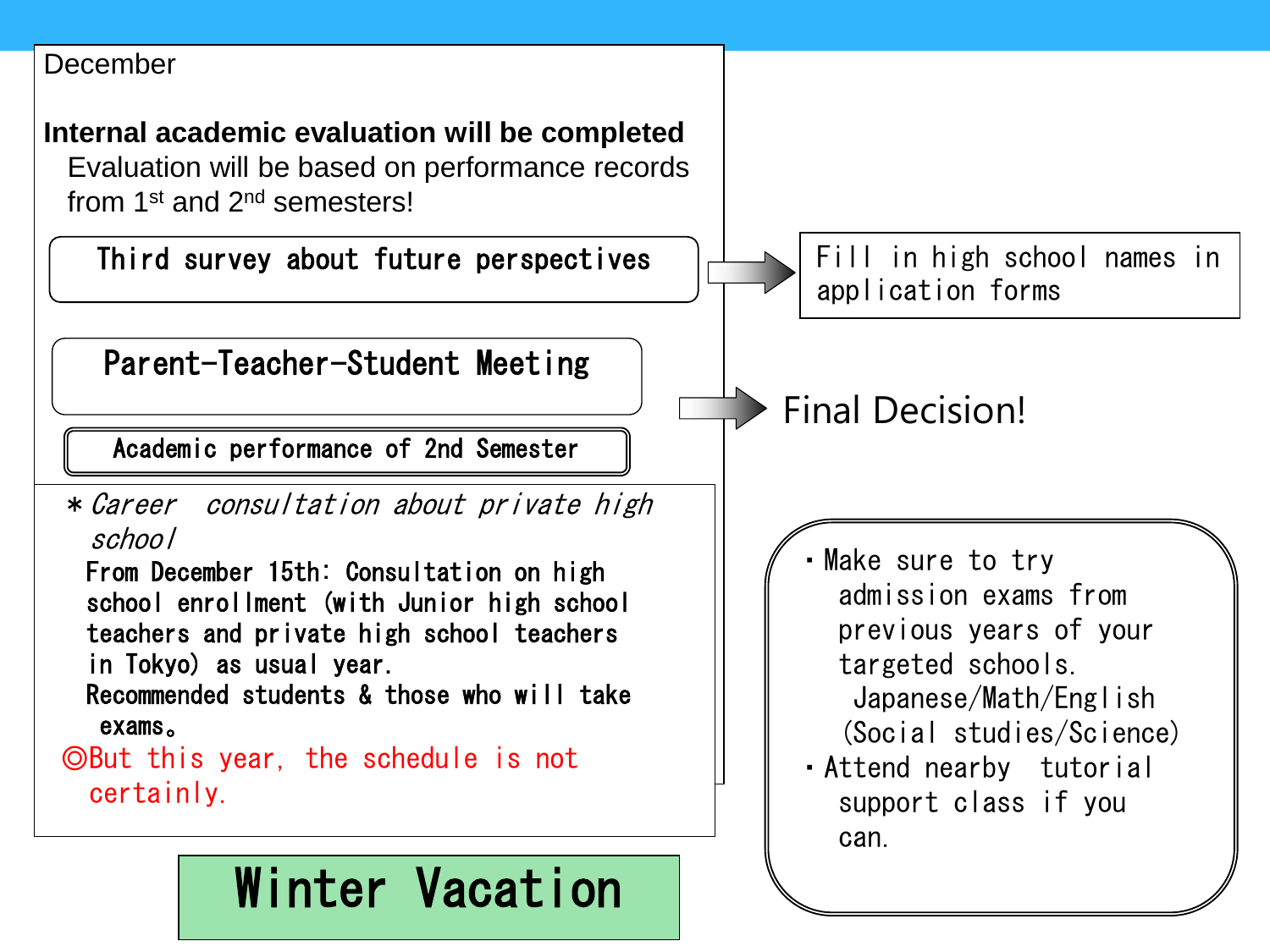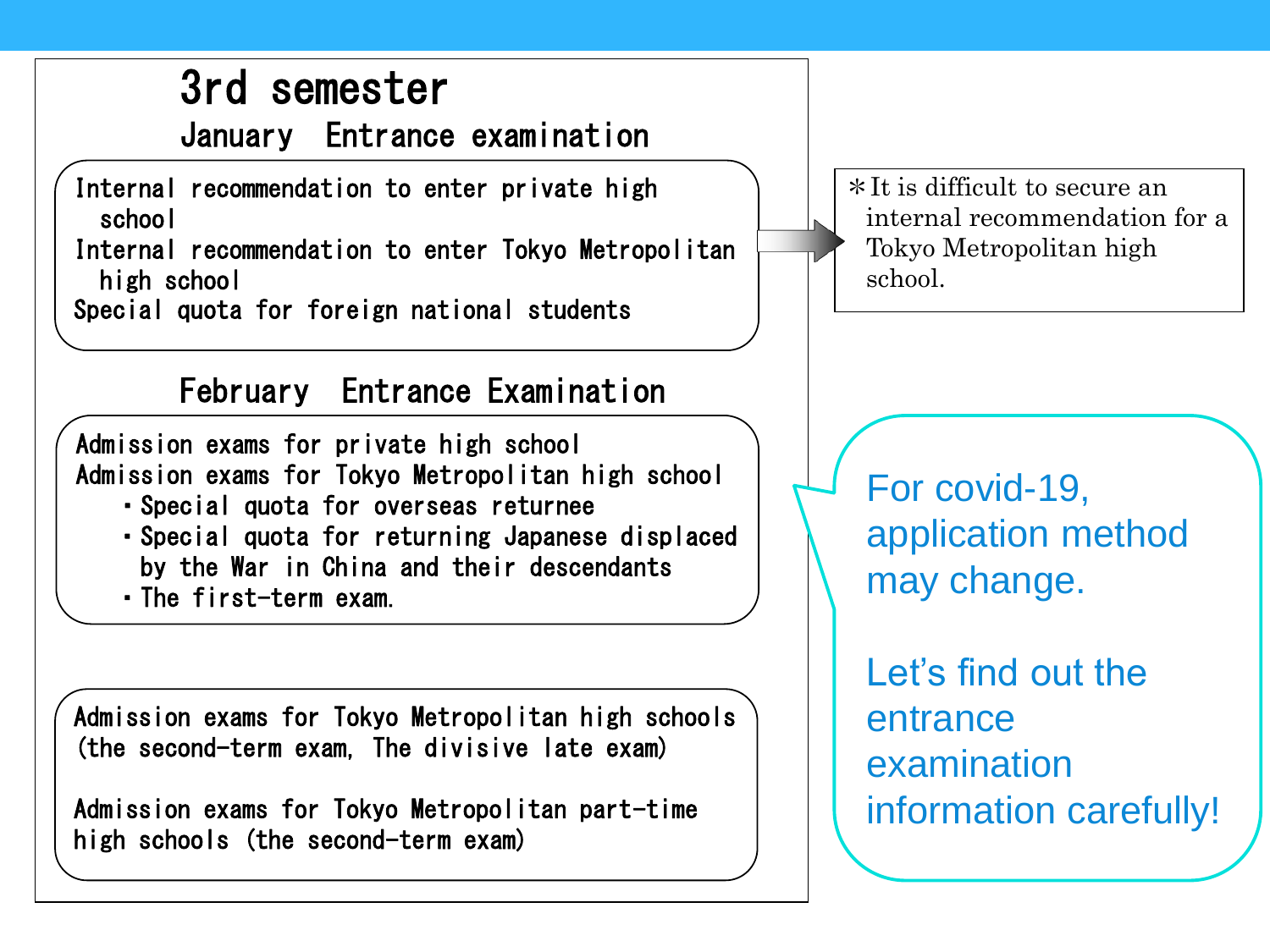# 2.**Let's decide the school you want to study!**

**Carefully research the features and choose the school that suits you**!

**School atmosphere or features, Level, Distance from home, Japanese language support, etc.**

# **Next; Schools with relatively many foreign students**

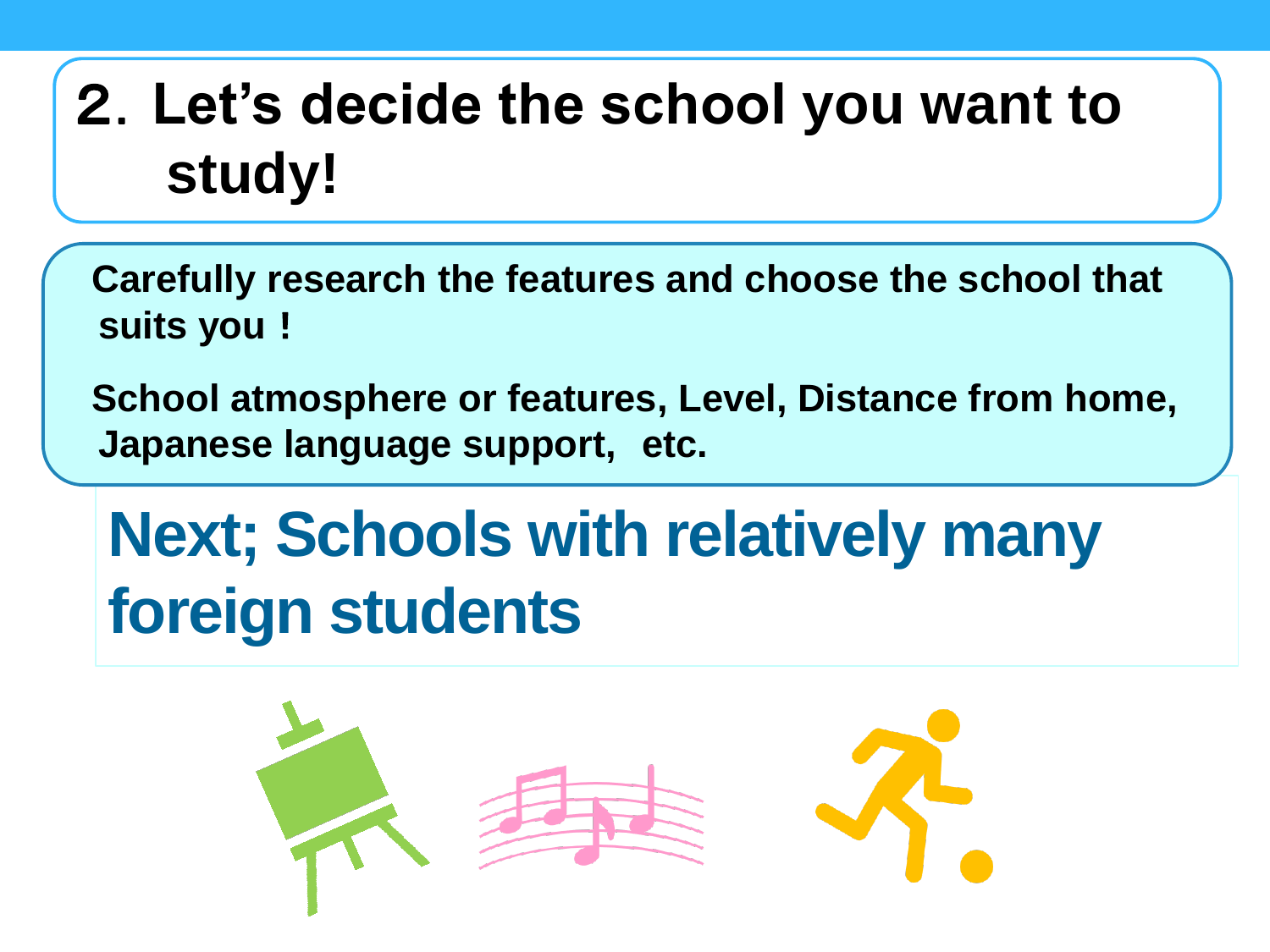# 1.**Schools with Special Quota For Foreign National Students**

**Full time system**・**Foreign students who have been in Japan for less than three years**

| <b>High School Name</b> | <b>Exam day</b> |                                                    |
|-------------------------|-----------------|----------------------------------------------------|
| <b>Asuka</b>            | 1/26            | <b>☆ Content of entrance</b><br>examination        |
| <b>Tagara</b>           |                 | <b>Essay composition (Japanese or</b><br>English)  |
| <b>Takenodai</b>        |                 | and Interview (Japanese or<br>English)             |
| Minami-katsushika       |                 |                                                    |
| <b>Fuchu-Nishi</b>      |                 | <b>❖ There is a qualification</b><br>confirmation. |
| Rokugo-Koka             |                 |                                                    |
| Suginami-Sogo           |                 |                                                    |
| <b>Kokusai</b>          | 2/15            |                                                    |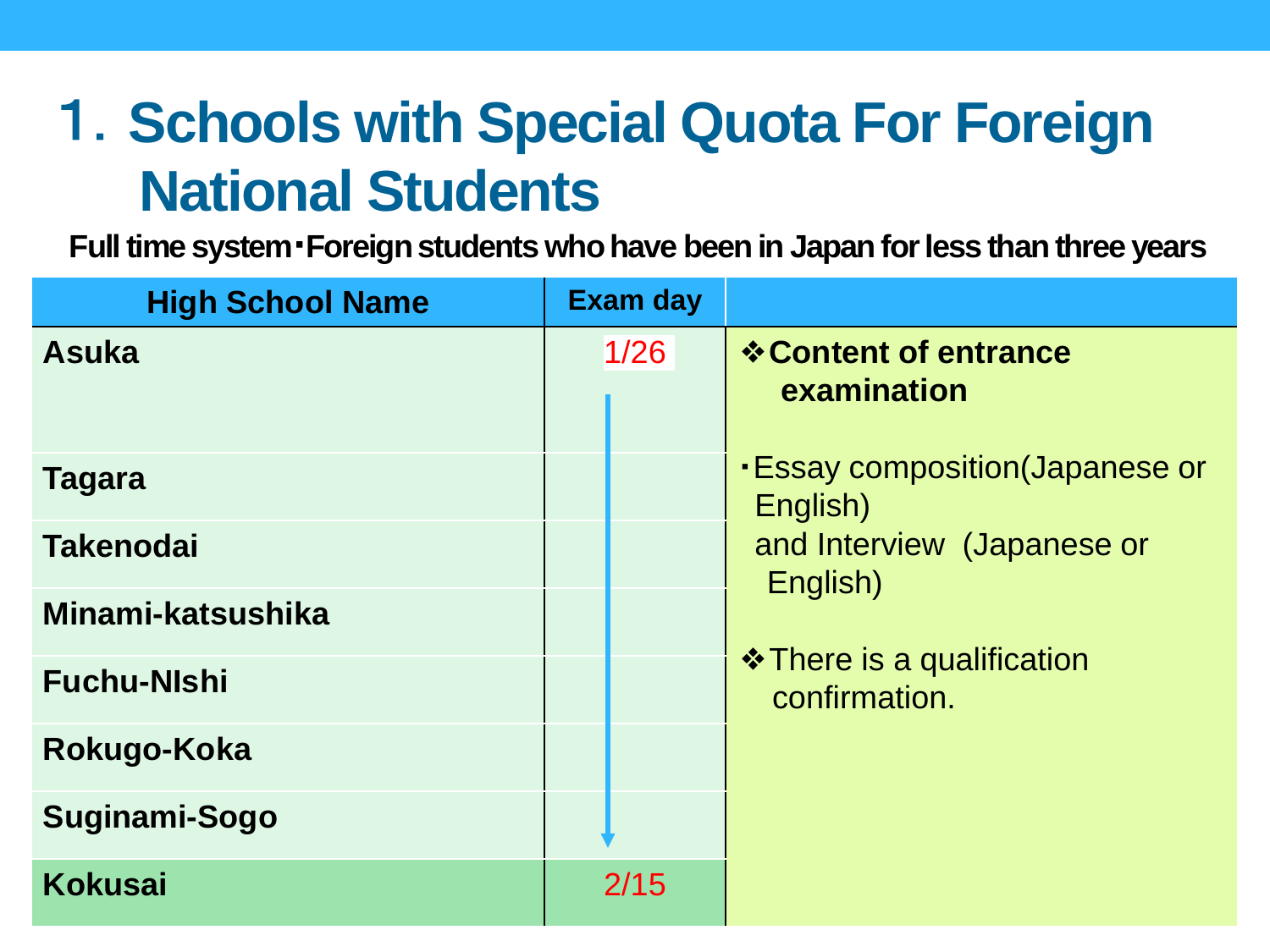# 2.**Day and Night Part-Time High Schools**

#### **Credit system**

**You can choose three parts in the morning, afternoon**

### **and evening and enter the school**

| <b>High School Name</b> |                             | <b>Exam day</b> |                                                                   |
|-------------------------|-----------------------------|-----------------|-------------------------------------------------------------------|
| <b>Hitotsubashi</b>     | The first-term exam<br>2/21 |                 | ❖ Content of entrance<br>examination                              |
| <b>Asakusa</b>          | The second-term exam<br>3/9 |                 | Japanese · Math ·<br><b>English</b><br>and<br>Interview(Japanese) |
| Shinjuku-yamabuki       |                             |                 |                                                                   |
| <b>Ogikubo</b>          |                             |                 | <b><math>\div</math> Graduated 3∼4 years</b>                      |
| <b>Sunagawa</b>         |                             |                 |                                                                   |
| Hachioji-takushin       |                             |                 |                                                                   |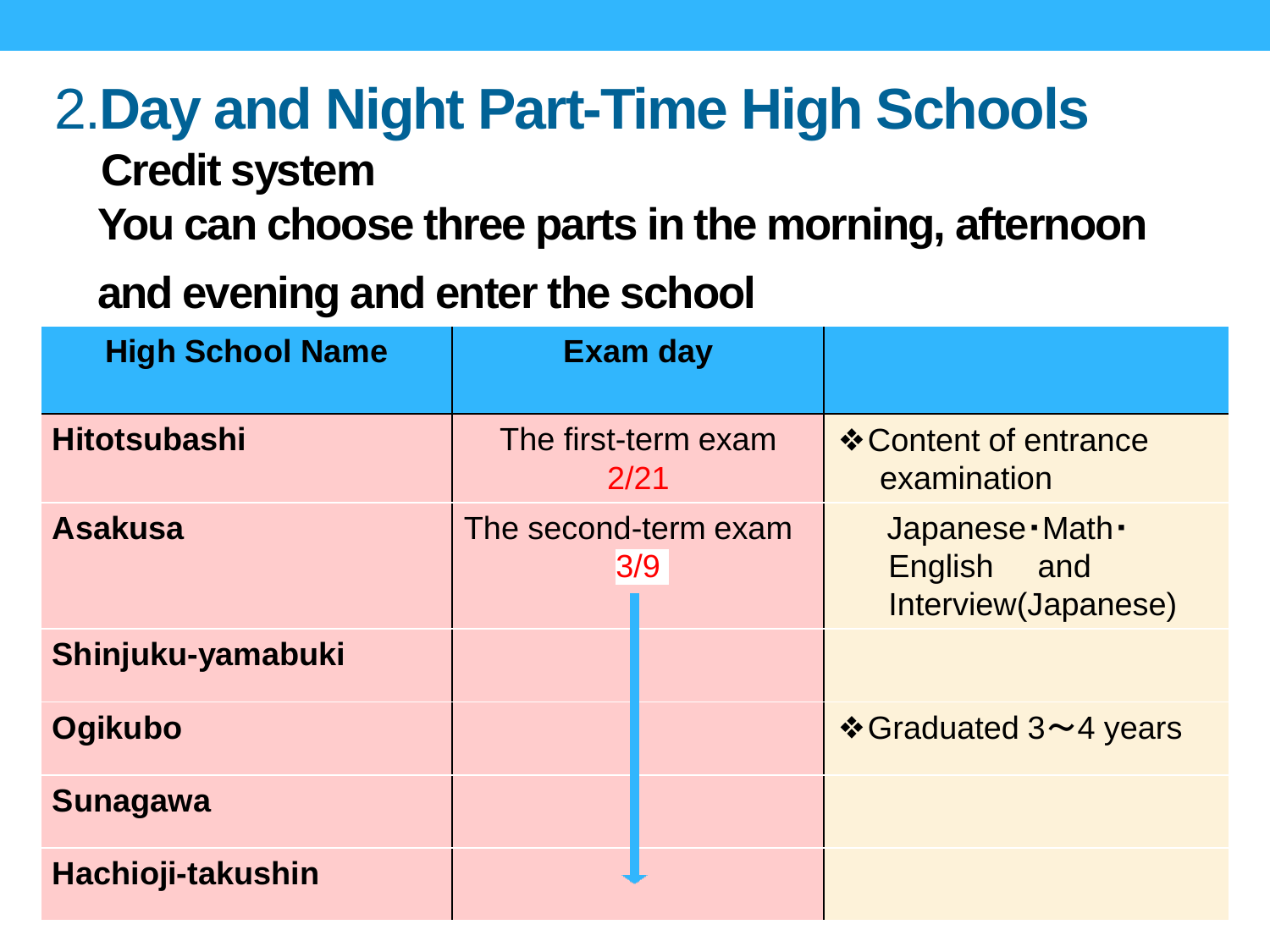### 3.Challenge School

### **Part-time High School based on credits. Offer morning, afternoon and evening classes.**

| <b>High School Name</b> | <b>Exam day</b> |                                                                                          |
|-------------------------|-----------------|------------------------------------------------------------------------------------------|
| Kirigaoka               | 2/21            | ❖ Content of entrance<br>examination                                                     |
| Setagaya-izumi          |                 | <b>Entrance application</b>                                                              |
| Ooedo                   |                 | ·Interview                                                                               |
| Roppongi                |                 | <b>Essay compositions</b>                                                                |
| <b>Minorigaoka</b>      |                 | X They are instead of                                                                    |
| Hachioji-takushin       |                 | exams(Eng. Math Jap.) or<br>academic record of Junior<br>High School.<br>❖ Small classes |
| <b>Odaihashi</b>        |                 |                                                                                          |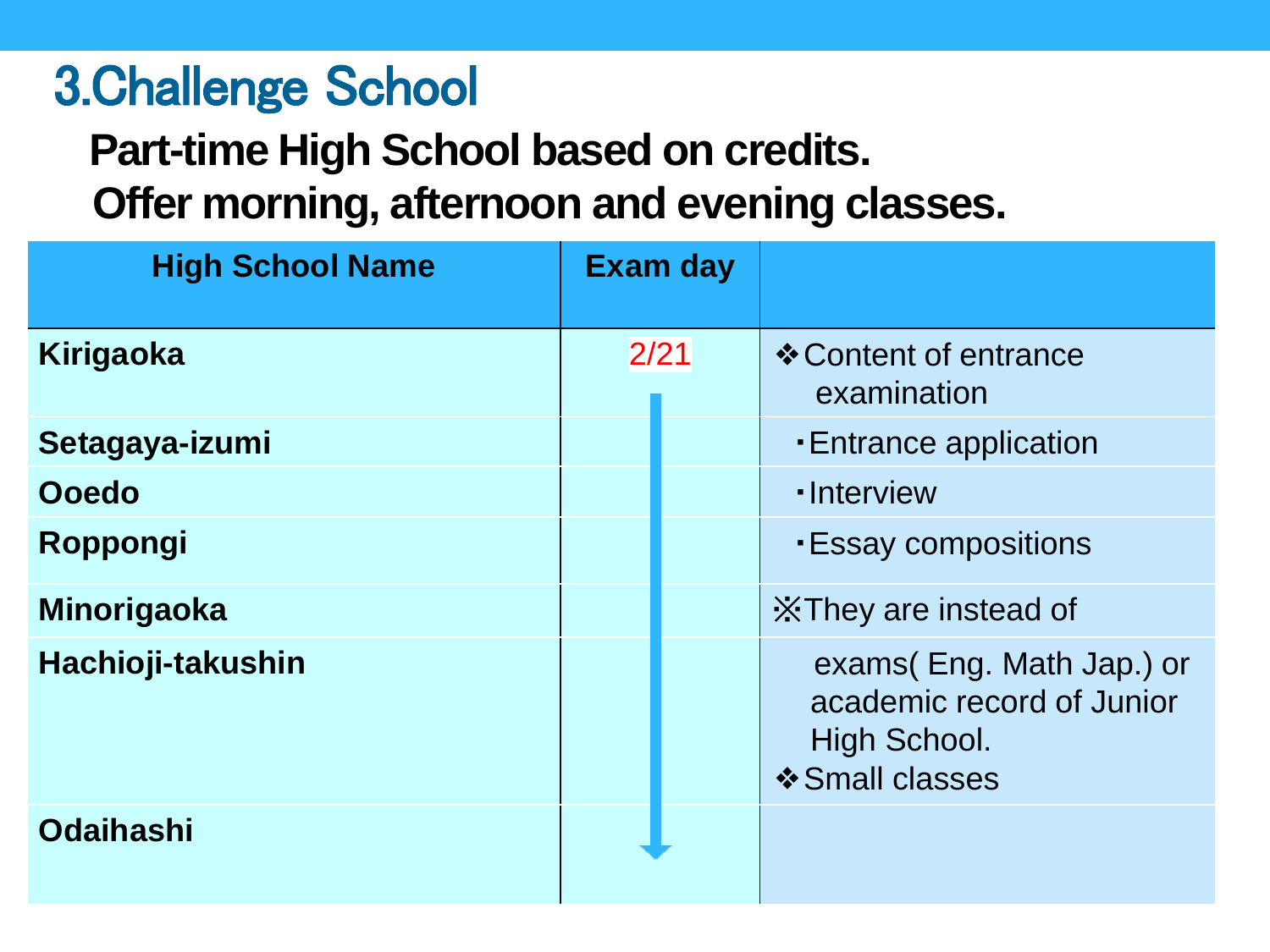### **4.Encourage School**

Full time system Learning from basics Experience-based small class adapted to ability of each student

| <b>High School Name</b> | <b>Exam day</b> |                                      |
|-------------------------|-----------------|--------------------------------------|
| Adachi-higashi          | 2/21            | ❖ Content of entrance<br>examination |
| <b>Kamata</b>           |                 | <b>-Junior high school record</b>    |
| <b>Akirudai</b>         |                 | ·Interview                           |
| Higashi-murayama        |                 | <b>Essay composition</b>             |
| Nerima-Kogyo            |                 |                                      |
| Nakano-Kogyo            |                 |                                      |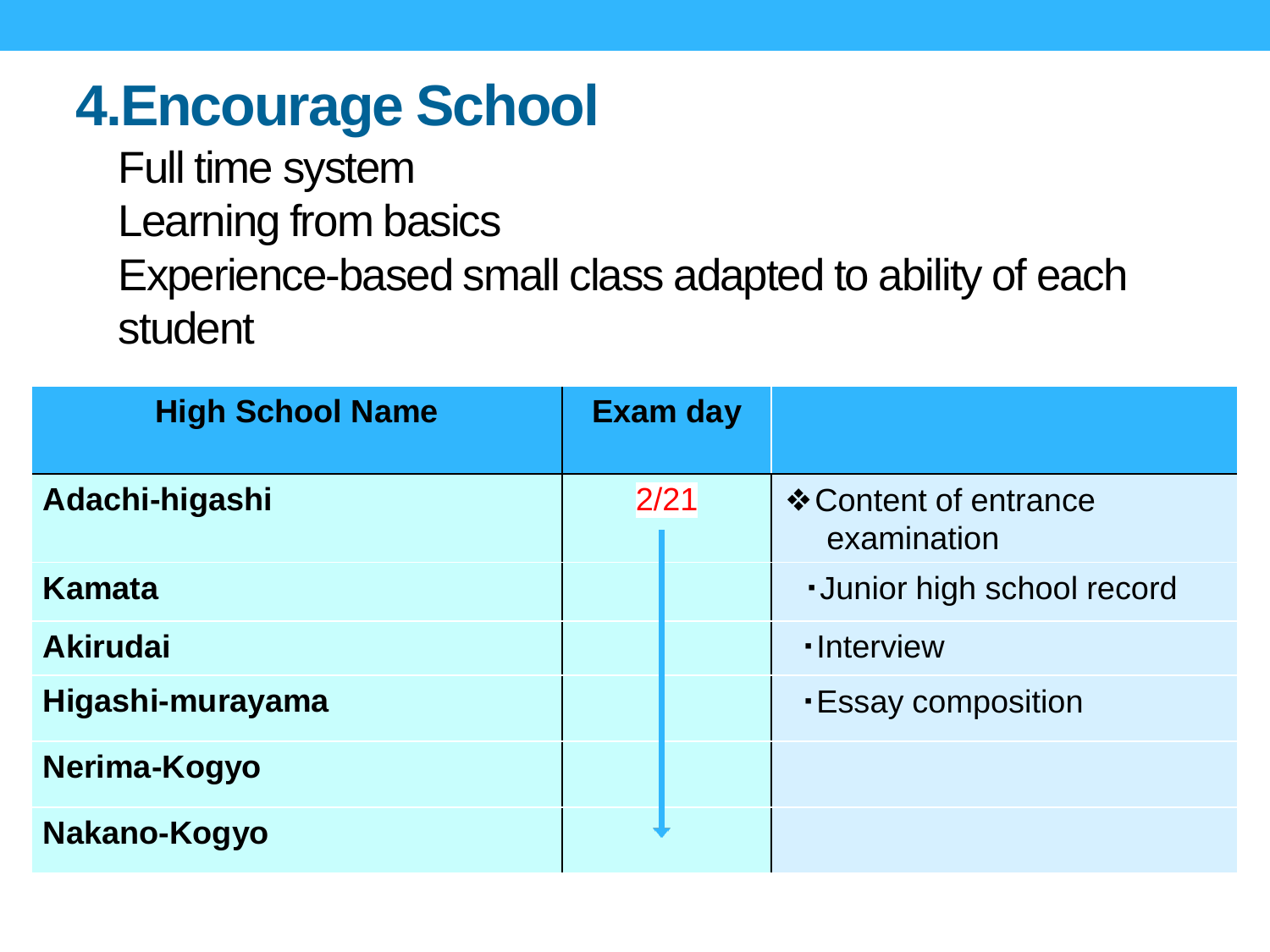### **5.Night Part-Time High School**

Studying from 5 p.m. to 9 p.m. in the evening. Graduation in 4 years (3years graduation possible at some school)

| <b>High School Name</b>                               | <b>Exam day</b>                                                                 |                                                   |
|-------------------------------------------------------|---------------------------------------------------------------------------------|---------------------------------------------------|
| There are about<br>40 night part-time<br>high schools | The first-<br>term exam<br>2/21<br><b>The</b><br>second-<br>term exam<br>$3/27$ | ❖ Content of entrance<br>examination              |
|                                                       |                                                                                 | Japanese · Math · English<br>and Interview        |
| in Tokyo                                              |                                                                                 | <b><math>\triangle</math> Graduated 3∼4 years</b> |
|                                                       |                                                                                 | ❖ Small class<br>❖ Japanese support system        |